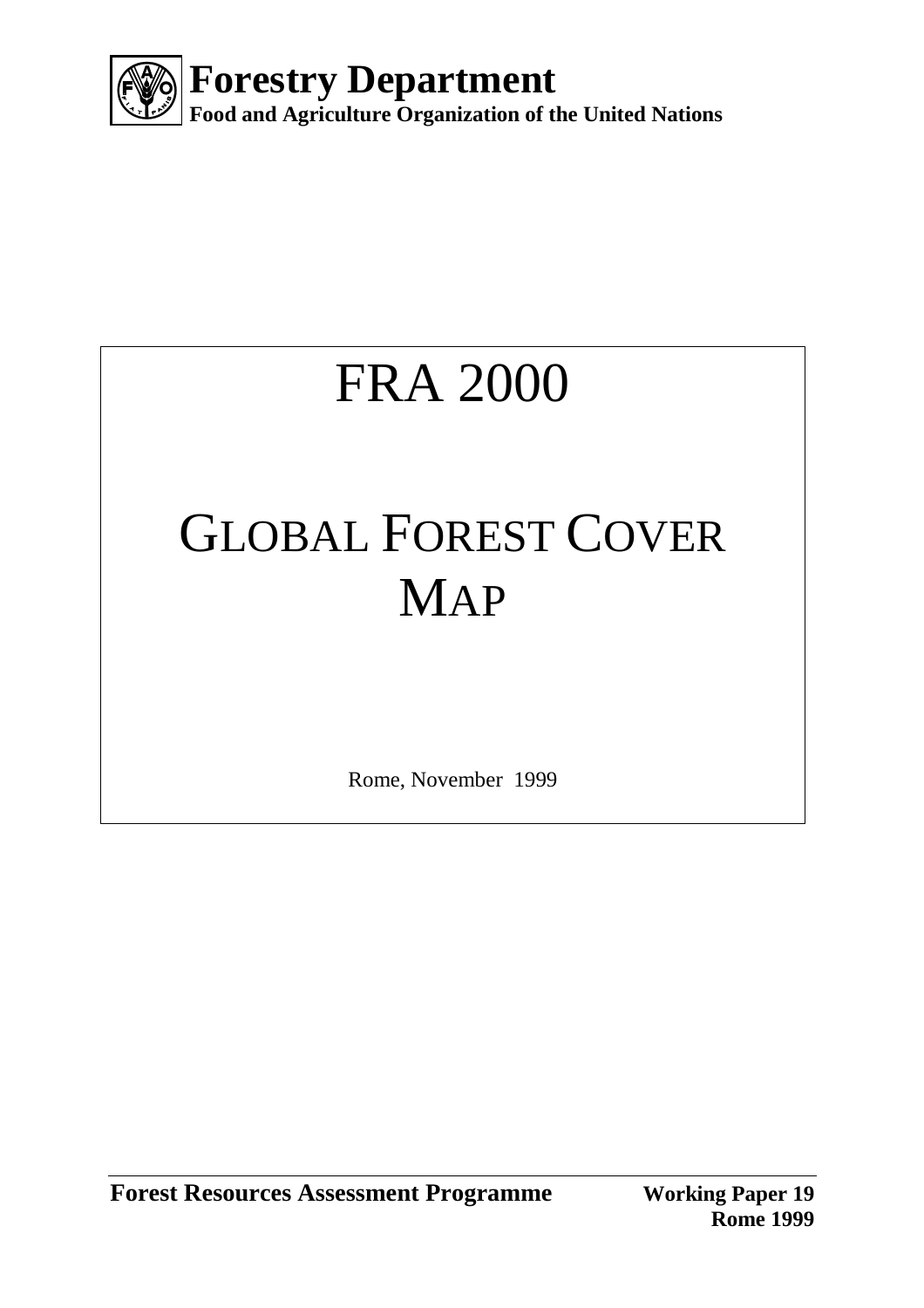

#### **The Forest Resources Assessment Programme**

Forests are crucial for the well-being of humanity. They provide foundations for life on earth through ecological functions, by regulating the climate and water resources, and by serving as habitats for plants and animals. Forests also furnish a wide range of essential goods such as wood, food, fodder and medicines, in addition to opportunities for recreation, spiritual renewal and other services.

Today, forests are under pressure from expanding human populations, which frequently leads to the conversion or degradation of forests into unsustainable forms of land use. When forests are lost or severely degraded, their capacity to function as regulators of the environment is also lost, increasing flood and erosion hazards, reducing soil fertility, and contributing to the loss of plant and animal life. As a result, the sustainable provision of goods and services from forests is jeopardized.

FAO, at the request of the member nations and the world community, regularly monitors the world's forests through the Forest Resources Assessment Programme. The next report, the Global Forest Resources Assessment 2000 (FRA 2000), will review the forest situation by the end of the millennium. FRA 2000 will include country-level information based on existing forest inventory data, regional investigations of land-cover change processes, and a number of global studies focusing on the interaction between people and forests. The FRA 2000 report will be made public and distributed on the world wide web in the year 2000.

The Forest Resources Assessment Programme is organized under the Forest Resources Division (FOR) at FAO headquarters in Rome. Contact persons are:

| <b>Robert Davis</b> | <b>FRA Programme Coordinator</b> | robert.davis@fao.org   |
|---------------------|----------------------------------|------------------------|
| Peter Holmgren      | <b>FRA Project Director</b>      | peter.holmgren@fao.org |

or use the e-mail address: [fra@fao.org](mailto:fra@fao.org)

#### DISCLAIMER

The Forest Resources Assessment (FRA) Working Paper Series is designed to reflect the activities and progress of the FRA Programme of FAO. Working Papers are not authoritative information sources – they *do not* reflect the official position of FAO and should not be used for official purposes. Please refer to the FAO forestry website (www.fao.org/fo) for access to official information.

The FRA Working Paper Series provides an important forum for the rapid release of preliminary FRA 2000 findings needed for validation and to facilitate the final development of an official quality-controlled FRA 2000 information set. Should users find any errors in the documents or have comments for improving their quality they should contact either Robert Davis or Peter Holmgren at [fra@fao.org.](mailto:fra@fao.org)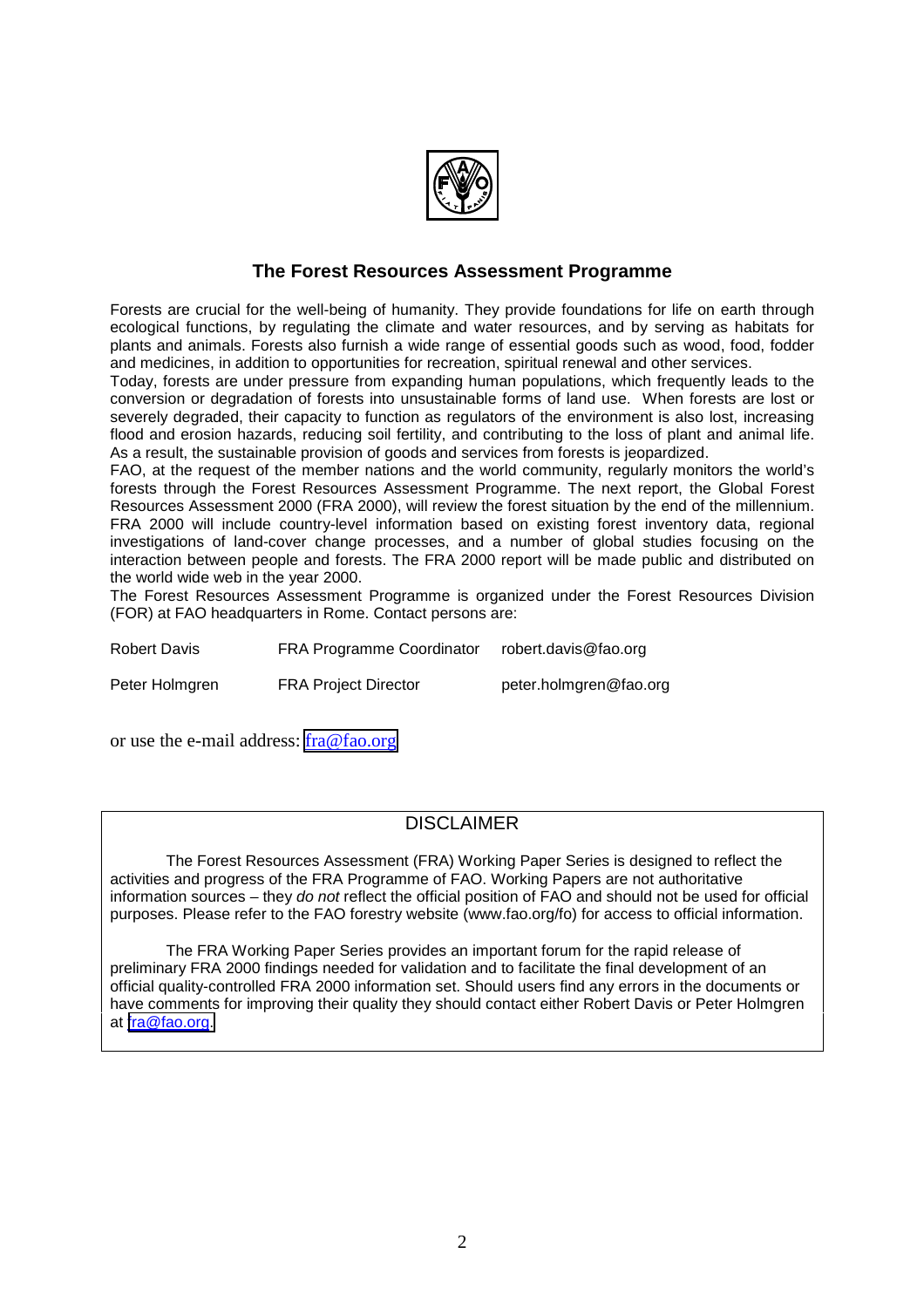## **Table of Contents**

Paper drafted by: Zhiliang Zhu, Eric Waller, Raytheon Systems Company, EROS Data Center; Robert Davis, Massimiliano Lorenzini, FAO. Editorial production: Patrizia Pugliese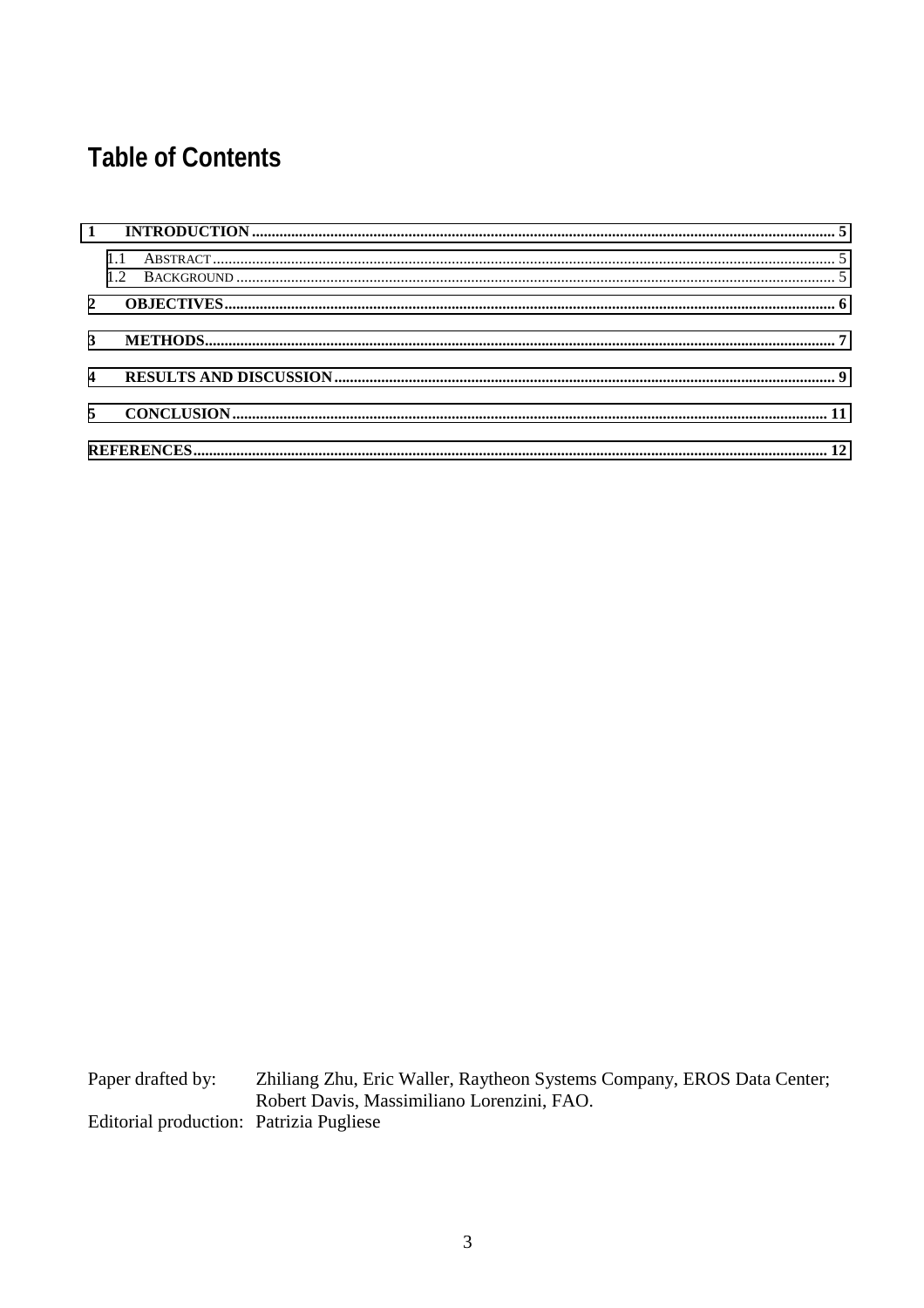## **Abbreviations**

| <b>BEF</b>    | <b>Biomass Expansion Factor</b>                                                     |
|---------------|-------------------------------------------------------------------------------------|
| BV            | Biomass of inventoried volume                                                       |
| <b>CATIE</b>  | Centro Agronómico Tropical de Investigación y Enseñanza                             |
| Cirad         | Centre de coopération internationale en recherche agronomique pour le développement |
| <b>EDC</b>    | Eros Data Centre                                                                    |
| <b>FAO</b>    | Food and Agricultural Organization of the United Nations                            |
| <b>FORIS</b>  | <b>Forest Resources Information System</b>                                          |
| <b>FRA</b>    | <b>Forest Resources Assessment</b>                                                  |
| <b>GIS</b>    | Geographic Information System                                                       |
| <b>SNU</b>    | Sub National Unit(s)                                                                |
| <b>UN-ECE</b> | United Nations Economic Commission for Europe                                       |
| <b>VOB</b>    | <b>Volume Over Bark</b>                                                             |
| <b>WD</b>     | <b>Wood Density</b>                                                                 |
| <b>WCMC</b>   | <b>World Conservation Monitoring Centre</b>                                         |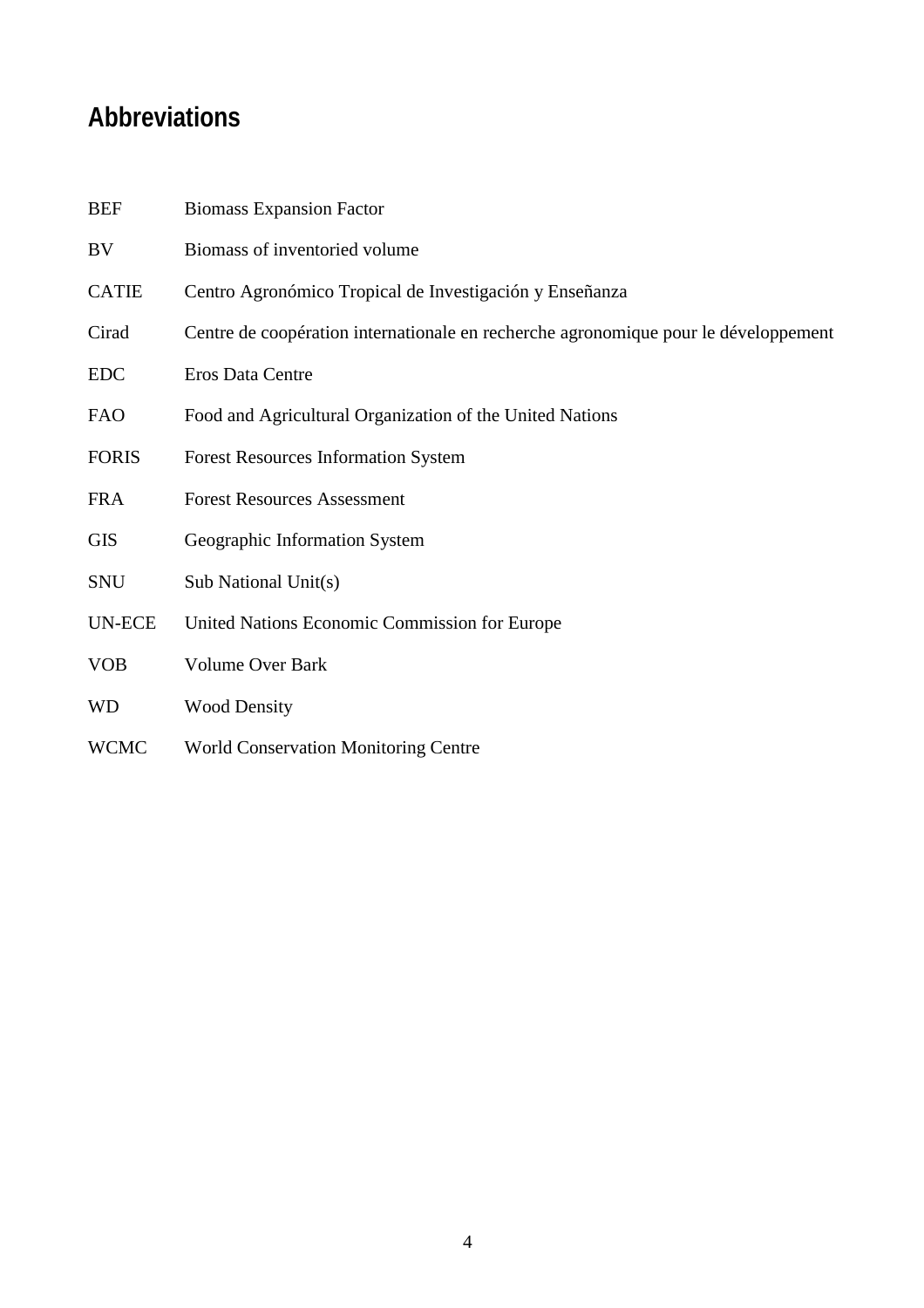# <span id="page-4-0"></span>**1 Introduction**

#### 1.1 Abstract

Data about the world's forest cover is an important prerequisite for global environmental change research, from studies on biodiversity and effective conservation to modeling sustainability of forest ecosystems. Expanding on the recently completed U.S. Geological Survey (USGS) global land cover characteristics database, USGS EROS Data Center is producing a global forest cover map for the United Nations Food and Agriculture Organization (FAO). Broad, discrete forest-canopy cover categories are mapped at 1-km resolution for use by FAO's year 2000 Forest Resource Assessment project. Seasonal land cover classes from the USGS database are optimized and adapted to FAO definitions using combinations of remapping, clustering, and linear unmixing techniques. Preliminary forest cover maps have been produced for several continents. Results show that the basic objectives of forest cover mapping and linkage to the USGS database can be met adequately with the methodology.<sup>1</sup>

#### 1.2 Background

The United Nations Food and Agriculture Organization (FAO) conducts periodic forest resource assessment at the global scale (FAO, 1993). The current forest resource assessment for the reference year 2000 (FRA2000) is being conducted to estimate forest area, forest conditions, and the rate of change in a number of important parameters (e.g. area, forest type). In addition to collecting country survey reports and sampling high-resolution satellite scenes, FRA2000 will also, for the first time in its survey history, feature a global forest cover map produced at 1-km spatial resolution. The global forest cover map is being produced at the U.S. Geological Survey (USGS) EROS Data Center (EDC) in cooperation with FAO.

There have been well-conducted studies to map forest cover at the regional or continental extent, such as the TREES study (Malingreau *et al.* 1995) and the Humid Tropical Landsat Pathfinder study (Skole and Tucker, 1993). These studies provide significant opportunities for regional applications, but the studies are limited in scope for a global forest cover map. On the other hand, the recently completed USGS global land cover database (Loveland *et al*., in press) represents a complete global coverage produced with a consistent methodology and a flexible database philosophy, using Advanced Very High Resolution Radiometer (AVHRR) Normalized Difference Vegetation Index (NDVI) as the primary input data. Two levels of land cover are available from the database: the full classification based on seasonal definitions and the aggregated 17-category International Geosphere and Biosphere Programme (IGBP) classification (Loveland *et al*., in press). The USGS database is being used for a broad range of earth science applications, from land cover mapping to biological conservation (Reed, 1997). The FAO forest cover mapping effort builds on the full USGS seasonal database, refining forest classes to reflect forest density classification.

The global forest cover map may be used by the FAO FRA2000 project to provide spatial definition to area statistics of survey findings. As a complete enumeration of forest cover in the world, the map is an additional data source and may be used to supplement regions lacking recent, reliable forest inventory (FAO, 1995). As a new addition to the USGS land cover database, the effort should help improve applications of the database when information about forest cover is needed.

 $\overline{a}$ <sup>1</sup> The work presented here has been carried out by Zhiliang Zhu and Eric Waller, EROS Data Centre, USA (under U.S. Geological Survey contract 1434-CR-97-CN-40274), through a Letter of Agreement with FAO-FRA.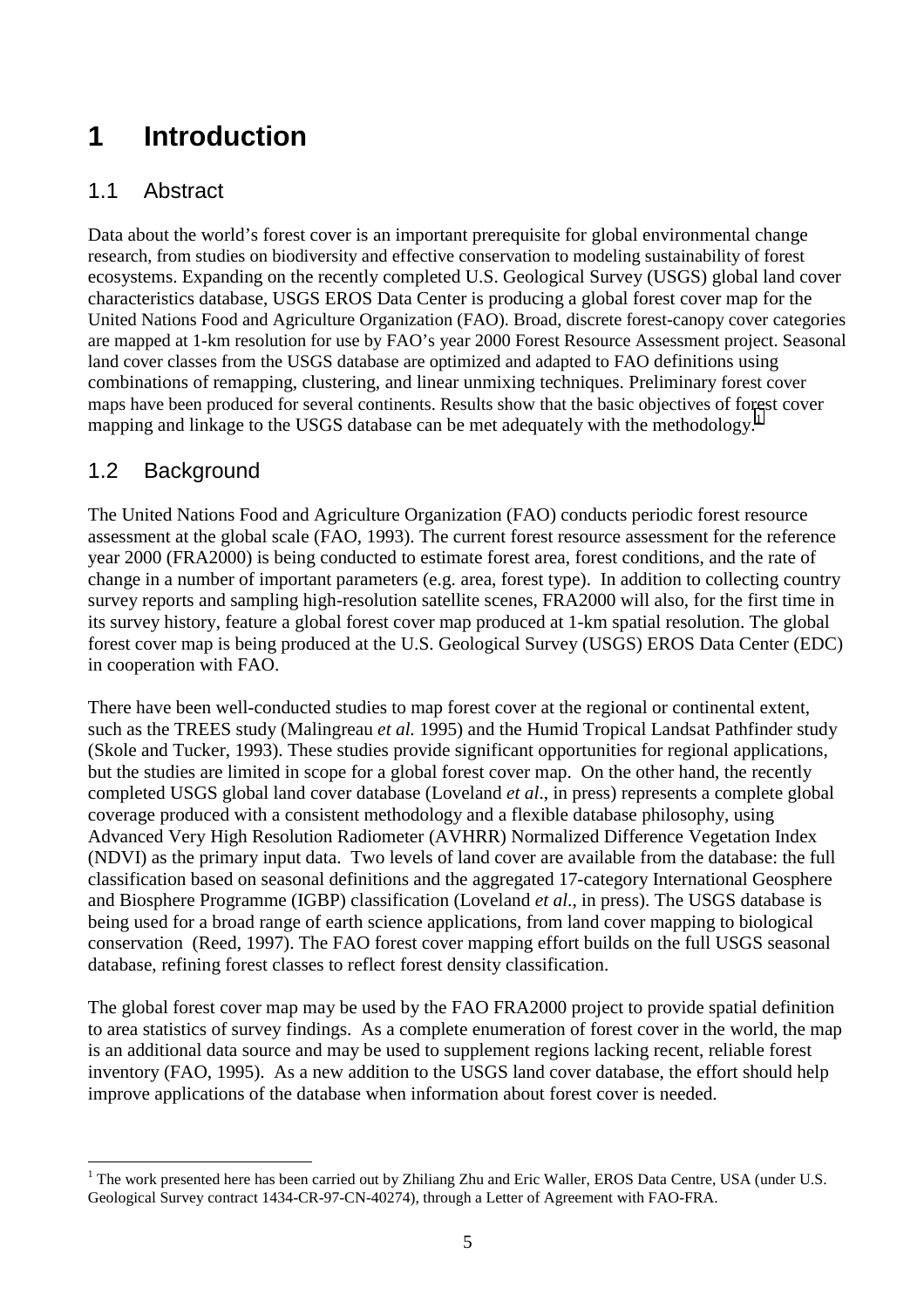## <span id="page-5-0"></span>**2 Objectives**

The global forest mapping is an extension to the USGS land cover mapping project. The forest mapping effort is aimed to: 1) develop a general, actual forest cover map linking to the USGS land cover database, 2) map broad forest cover categories that can be consistently extracted from AVHRR 1 km composite data, and 3) use the map to support the FAO year 2000 global forest survey.

Six land cover categories are initially targeted: closed forest, open forest, fragmented forest, woody savanna, other land cover, and water. These categories loosely follow canopy density definitions that have been suggested by FAO Forestry as required for global assessment using remotely sensed data (1995). The first three categories are considered to be forested land cover.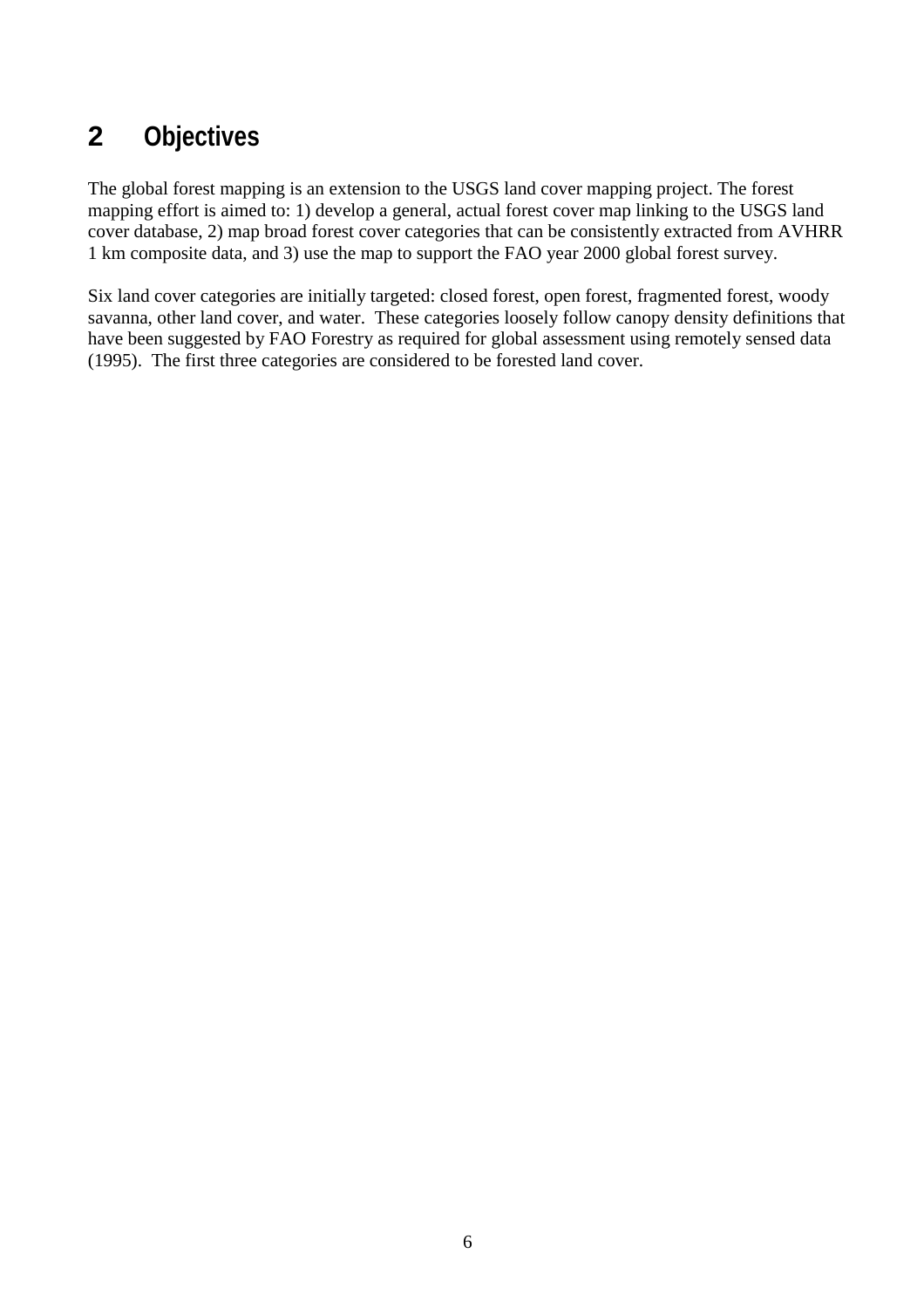#### <span id="page-6-0"></span>**3 Methods**

Vegetation classification and descriptions in the USGS land cover database are built on characteristics of vegetation seasonality determined in terms of AVHRR NDVI. In the database, unique NDVI signatures and associated attributes such as terrain and ecoregions characterise largearea land cover patterns. The magnitude of integrated NDVI over the length of the temporal period helped separate successively decreasing vegetation biomass, from healthy, dense forestlands to open woodland, shrub and grass, and sparse land cover. On the other hand, seasonal variations were investigated to partially support identification of vegetation physiognomy (e.g. separating deciduous from evergreen forests). The use of both integrated NDVI and seasonal NDVI variations has been found useful in applications such as monitoring large-area vegetation inter-annual variations (Reed et al. 1994) and mapping tropical deforestation and fragmentation (Skole and Tucker, 1993).

Because the USGS seasonal land cover database was not intended to optimize for forest cover, no direct relationship exits to enable a simple conversion of the seasonal land cover classes to the six FAO classes. Rather, a two-step methodology has been designed that allows certain interactive flexibility in deriving and correcting for the FAO classes.

- Adapting the USGS seasonal land cover classes to the FAO classification. The full USGS seasonal land cover classes are used as the baseline data, on the continent-by-continent basis. The refinement methods to fit USGS classes to FAO definitions are similar to the methods used in producing these USGS classes, namely that refinements depend on local conditions of land cover and rely on a careful study of all available evidence. The country-level forest database maintained by FAO is also used as a general reference for country level forest classification. Loveland *et al*. (in press) describes the overall approach in detail. Class merges and splits are aided by ancillary data sets such as ecoregions and digital elevation models. Spectral reclustering as well as user defined polygon splits are also used. This approach has been found to be effective for many seasonal land cover classes, including most nonforest classes such as sparsely vegetated areas. However, some highly mixed land cover patterns require further analysis to differentiate both mixture conditions and the degree of forest canopy openness.
- Estimating percent forest cover using two techniques. The concept of spectral mixture analysis quantifies pixels as fractions of basic surface components (Smith *et al*., 1990, Wessman *et al*. 1996), or "endmembers", such as green vegetation, soil, and shade. It is generally understood that, in relatively small study areas and with sufficient spectral information, unique and representative endmembers can be identified to produce reasonable results. Unfortunately, endmember fractions do not directly correspond to forest fractions, closed forests can consist of mixtures of green vegetation, and shade (Roberts, *et al*., 1991). This, together with limited spectral bands and large mapping area, led to the development of a combined linear mixture modeling and NDVI scaling approach.

In the combined approach, the traditional unmixing method is modified slightly to apply only to bright pixels (pixels with high reflectance) in AVHRR bands 2 (infrared) and 1 (visible) spectral space. These bright pixels tend to be mixtures of forest (particularly deciduous forest), cropland, and bare soil having high reflectance in these bands. These cover types are treated as endmembers and the bright pixels are unmixed on each monthly AVHRR composite. Fraction classes range from closed forest to open forest, fragmented forest, and nonforest land cover. Dark pixels (low reflectance) in AVHRR bands 1 and 2, on the other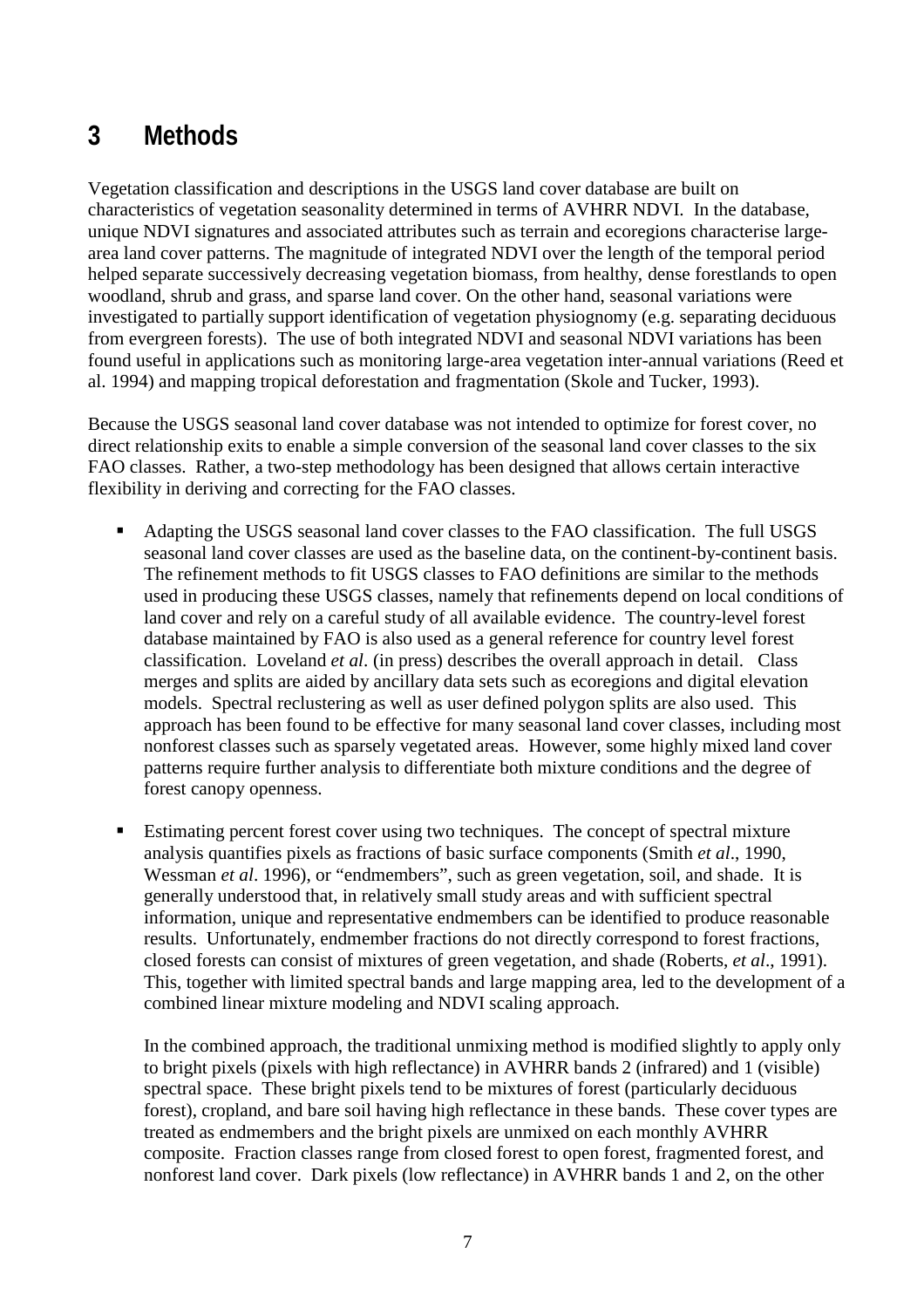hand, are generally found to be indicative of more undisturbed forests, particularly conifer forests. However these dense forests can be confused with low illumination or flooding. A scaled NDVI is a better indicator of forest density than mixture analysis for these dark pixels. Closed forests, open forest, and woody savanna are found to be closely related to decreasing NDVI, approximately between 0.8 and 0.3.

To provide the least atmospherically affected result, final percent forest cover is determined over the course of the year based n the maximum monthly forest cover value achieved, regardless of the methods chosen (mixture analysis or scaled NDVI). Figure 1 illustrates the two techniques used in estimating percent forest cover. The selection of endmembers and determination of what pixels are bright or dark are based on studies of the imagery and vary between regions. This modeling process is used to guide decisions on the difficult or mixed seasonal classes from the first step. The modeling process determines the level of forest fragmentation if forest density is from the modified mixture analysis; whiles separation of various types of forest and woodland from other land cover is based on results from the linear NDVI scaling. Because of varying ecological conditions within and between continents, flexible regional rules are developed according to reference data in determining forest density threshold values for the FAO forest classes.



#### AVHRR visible band 1

Figure 1.— Estimating percent forest cover using the traditional mixture analysis for "bright" pixels and linear scaling of NDVI for "dark" pixels. The ellipses indicate pixel clouds of likely land cover types in the spectral space of the AVHRR bands 1 and 2.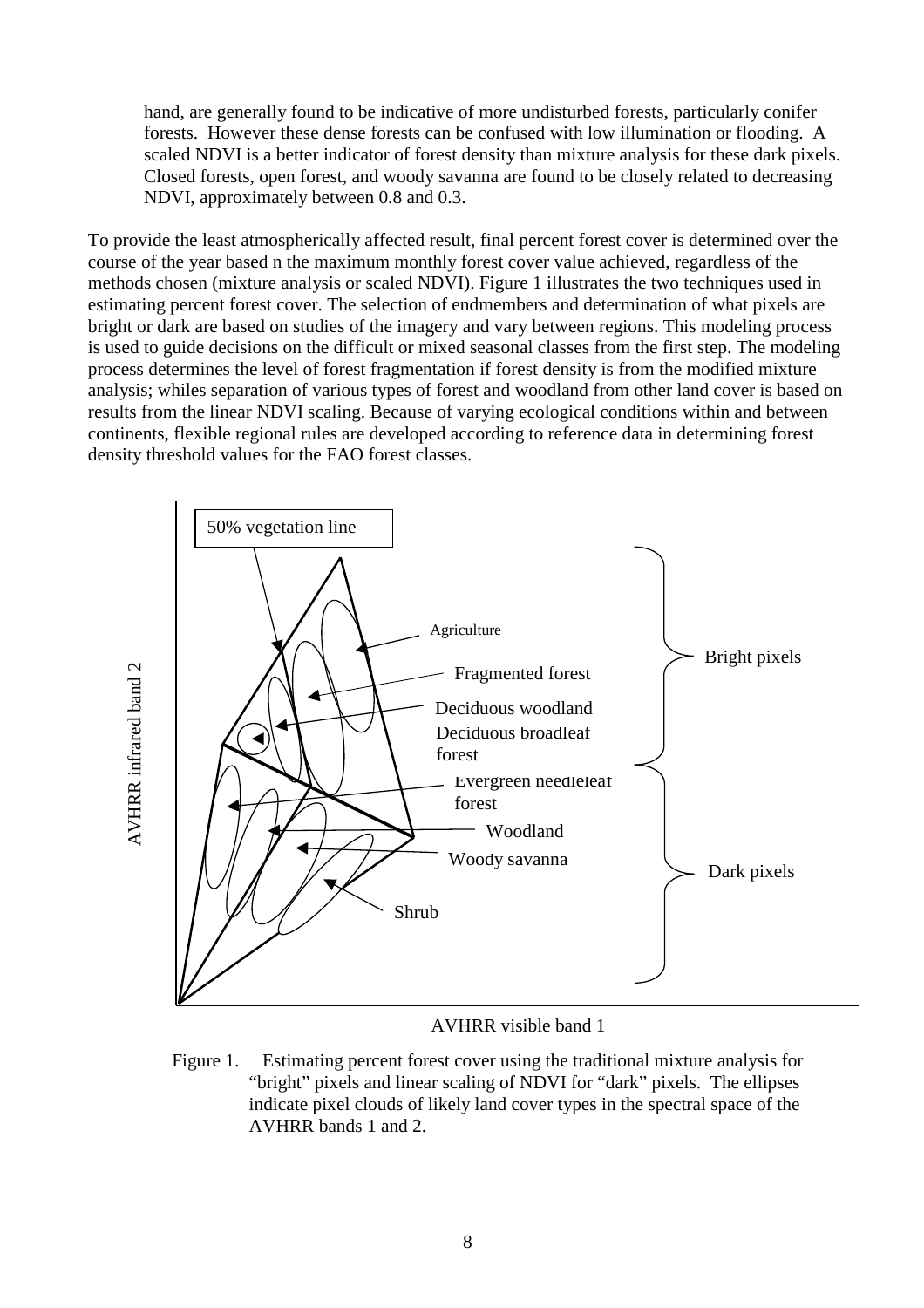## <span id="page-8-0"></span>**4 Results and discussion**

Early results have been obtained for continents of South America, Africa, and North America. For South America, for example, combined results from the two-step methodology produced a continental FAO forest cover map. Figure 2 shows an area in Bolivia, South America. The left image in the figure is estimated percent forest, the right image is derived FAO forest cover map (only three classes).



Figure 2.— Estimated percent forest cover (left) and corresponding FAO forest classification (right) centered on  $62.75^{\circ}$  W and  $16.75^{\circ}$  S in South America. For the forest cover map on the right, only three classes shown from white to dark grey scale: closed forest, open forest, and fragmented forest.

In addition to the derived forest cover map, results also include look-up tables linking the USGS seasonal land cover classes to the six-category map legend. Comparisons with the FAO forest resource information system are also made at the country level to guide the mapping work. However, it is not the objective of this effort to calculate forest area statistics based on the digital map, recognizing that, with limited spatial and spectral resolution, the data are best suited for showing where forests are, rather than quantity of forests.

Most of the seasonal land cover classes from the USGS database were translated well into the FAO categories. For South America, for example, only 34 out of 167 seasonal classes needed further processing under the second step. Detailed attributes on most of the seasonal classes, not only land cover descriptions but also characteristics of vegetation physiognomy and canopy openness, are an advantage in aiding the translation and reclassification. In most cases, FAO forest density classes benefited from corresponding seasonal land cover classes because of integrated NDVI used for labeling process. For example, the estimated percent forest cover in South America, in average, correlates well with integrated NDVI (Figure 3).

On the other hand, there are mixed seasonal classes in the USGS database that portray co-occurrence of natural land cover patterns. Atmospheric conditions such as clouds also affect temporal patterns and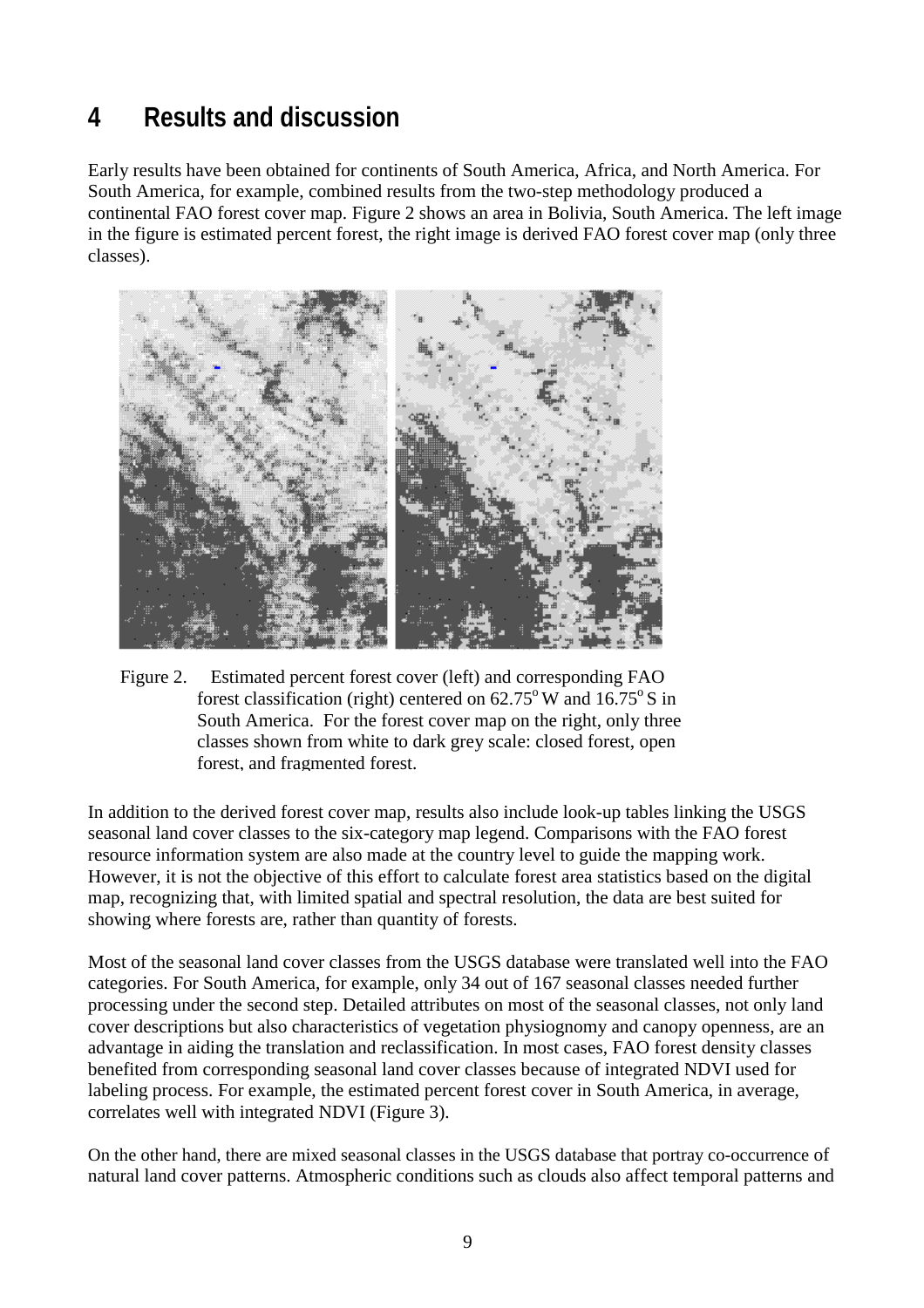cause certain seasonal classes to be mixed among different land cover types. For these mixed classes, estimating percent forest cover is a useful tool to help derive canopy-openness classes.

For the techniques of estimating percent forest cover to be effective, careful studies of regional and local land cover are very important, as is required for conventional classification methods. Due to the



Figure 3.—Scatter plot of estimated percent forest cover vs. integrated NDVI for South America. NDVI is averaged for each percentage value, thus removing all variations.

constraints of large mapping area and limited spectral bands, no unique endmembers can be found that will represent all typical forest cover types and densities. Therefore, regional or local stratification is necessary. In this study, existing ecoregions have been used as the primary stratification tools. However, in cases where only a small number of seasonal classes need the second step of the methodology, it is also possible that stratification is based on these seasonal classes.

Professionals from countries are also being used to validate and calibrate the maps. FAO is releasing the regional versions of the maps, as they become available, to forestry professionals participating in the FRA2000 workshops. The foresters are trained in the workshops in the protocols for map validation. Once validated the maps will then be returned with comments to FAO and EDC. EDC will use this information to revise a final map product.

Accuracy assessment has been conducted for the USGS land cover database at the IGBP 17-class level based on a set of Landsat scenes (Loveland *et al*., in press), with results pending. It may be reasoned that the FAO forest cover, as an associated layer of the database, would have accuracy comparable to that of the IGBP forest classes. Additional misclassification errors from this work may come from some land cover patterns such as flooded grassland causing confusions in the models used to estimate percent forest cover. A concerted effort will be made to conduct an independent accuracy assessment for the FAO mapping project, most likely using the available IGBP Landsat data set and adopting a similar validation strategy (Loveland *et al*., in press).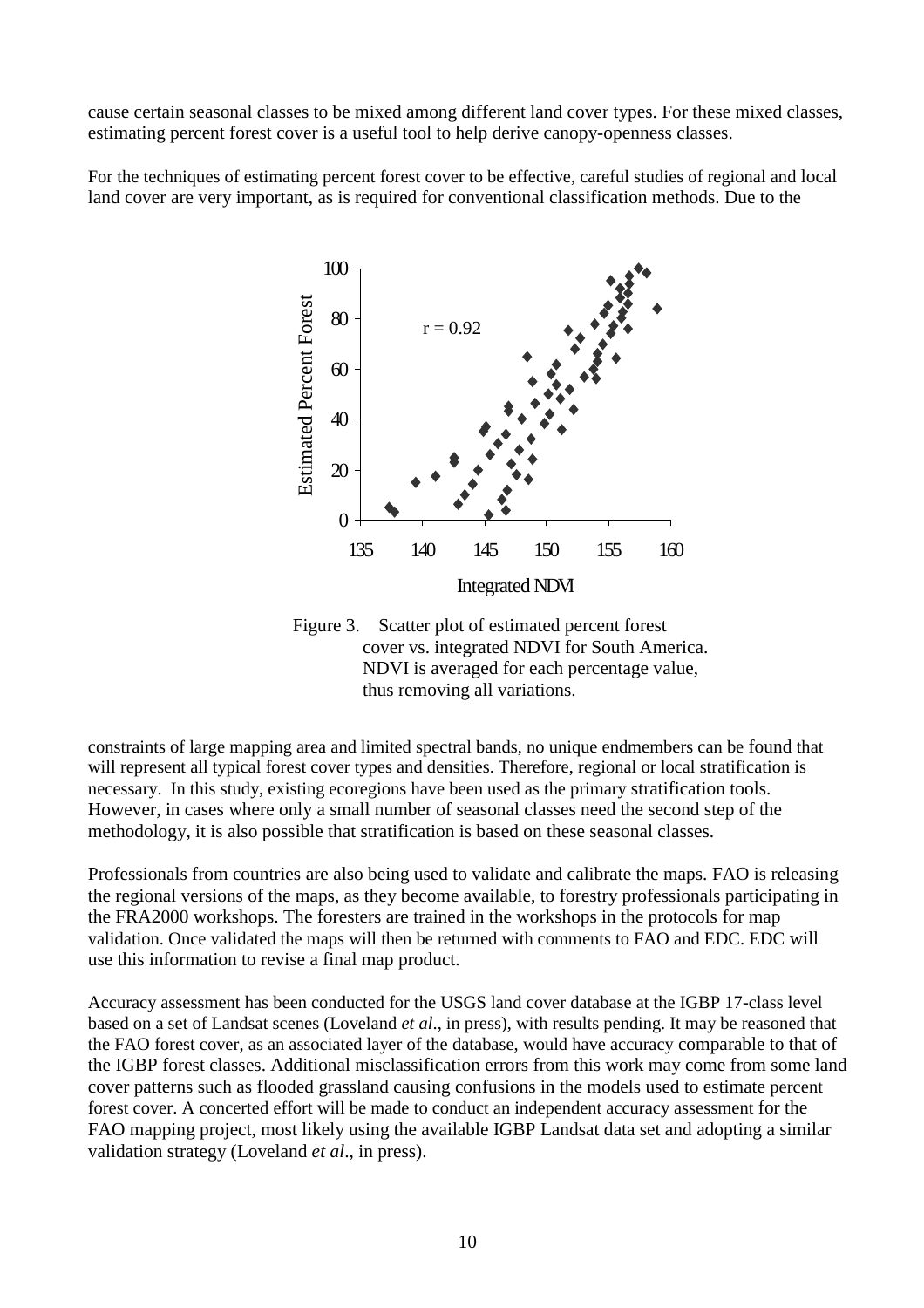## <span id="page-10-0"></span> **5 Conclusion**

Land cover mapping is a complex task, requiring careful research of interactions between the satellite sensor, atmospheric conditions, elements of earth ecosystems and use of expert knowledge and ancillary materials needed for validation and calibration. This study finds that the USGS global land cover database is an innovative and convenient mapping framework, from which a new, and different, global forest cover map is derived. The techniques used for deriving the FAO forest cover has worked effectively when regional stratification is properly adopted, providing a useful tool and product for the FRA2000 global assessment. Factors affecting quality of the derived global forest cover map include misclassification errors from the USGS product, errors of translation to the FAO legend, data quality problems, and accuracy of the linear unmixing approach.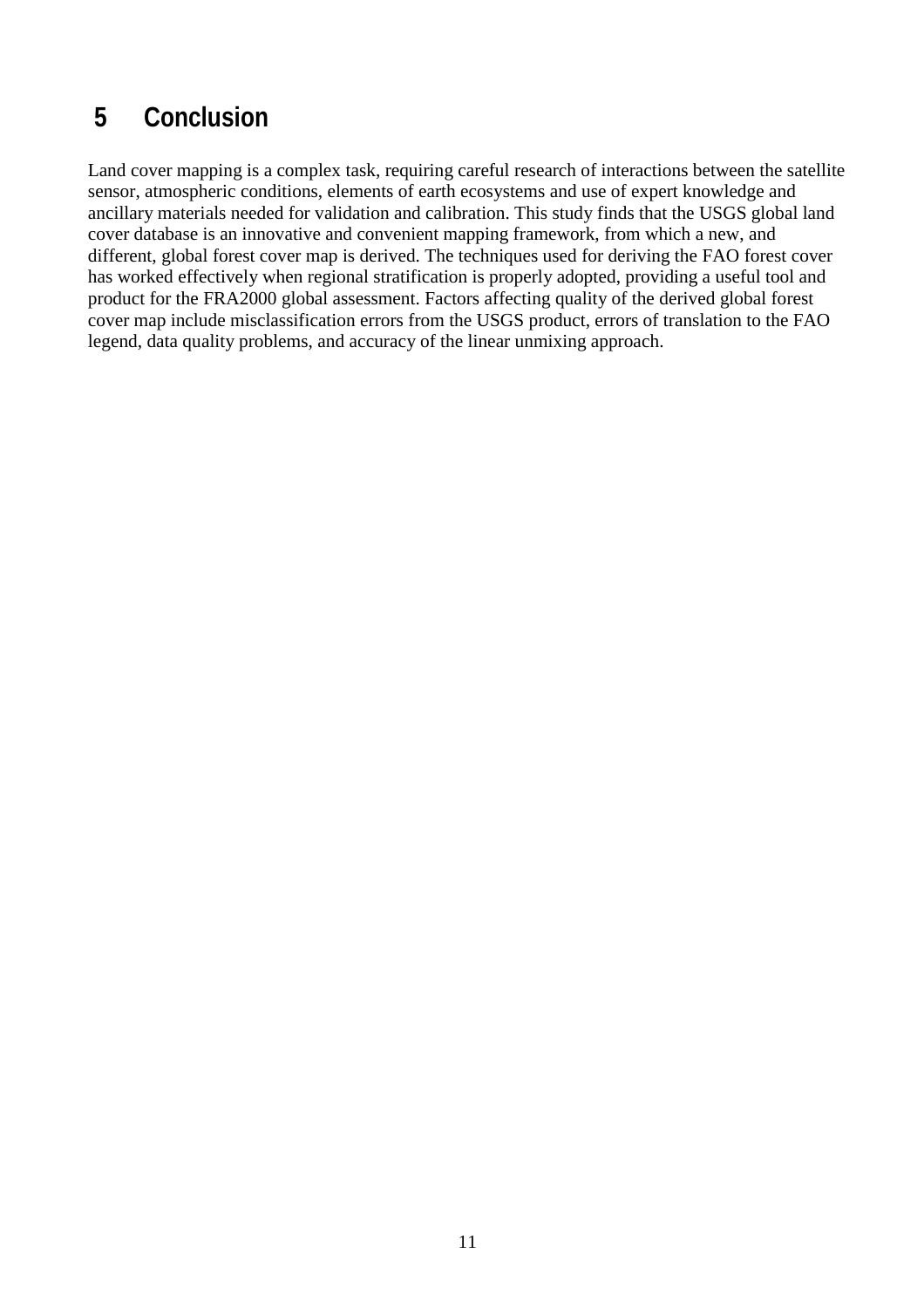#### <span id="page-11-0"></span>**References**

- Food and Agriculture Organization (FAO) of the United Nations, 1995. *Forest resources assessment 1990, global synthesis*. FAO Forestry Paper 124, Rome. 46 p.
- Loveland, T.R., Reed, B.C., Brown, J.F., Ohlen, D.O., Zhu, Z., Yang, L, and Merchant, J.W., (in press). *Development of a global land cover characteristics database and IGBP DISCover from 1-km AVHRR data*. Photogrammetric Engineering and Remote Sensing.
- Reed, B. 1997. *Applications of the U.S. Geological Survey's global land cover product*. Acta Astronautica, 41:671-680.
- Reed, B.C., Brown, J.F., VanderZee, D., Loveland, T.L., Merchant, J.W., and Ohlen, D.O. 1994. *Measuring phenological variability from satellite imagery.* Journal of Vegetation Science, 5:703-714.
- Malingreau, J.P., Achard, F., D'Souza, G., and others. 1995. *AVHRR for global tropical forest monitoring: the lessons of the TREES project*, Remote Sensing Reviews 12:29-40.
- Roberts, D.A., Smith, M.O., and Adams, J.B. 1991. *Green vegetation, non-photosynthetic vegetation, and soils in AVIRIS data.* Remote Sensing of Environment, 44:255-269.
- Skole, D. and Tucker, C. 1993. *Tropical deforestation and habitat fragmentation in the Amazon: satellite data from 1978 to 1988*. Science, 260:1905-1910.
- Smith, M.O., Ustin, S., Adams, J.B., and Gillespie, A.R. 1990*. Vegetation in deserts: I. A regional measure of abundance from multispectral images*. Remote Sensing of Environment, 31:1-26.

#### Wessman, C.A., Bateson, C.A., and Benning, T.L. 1996. *Detecting fire and grazing patterns in tallgrass prairie using spectral mixture analysis.* **Ecological Applications, 7(2):493-511.**